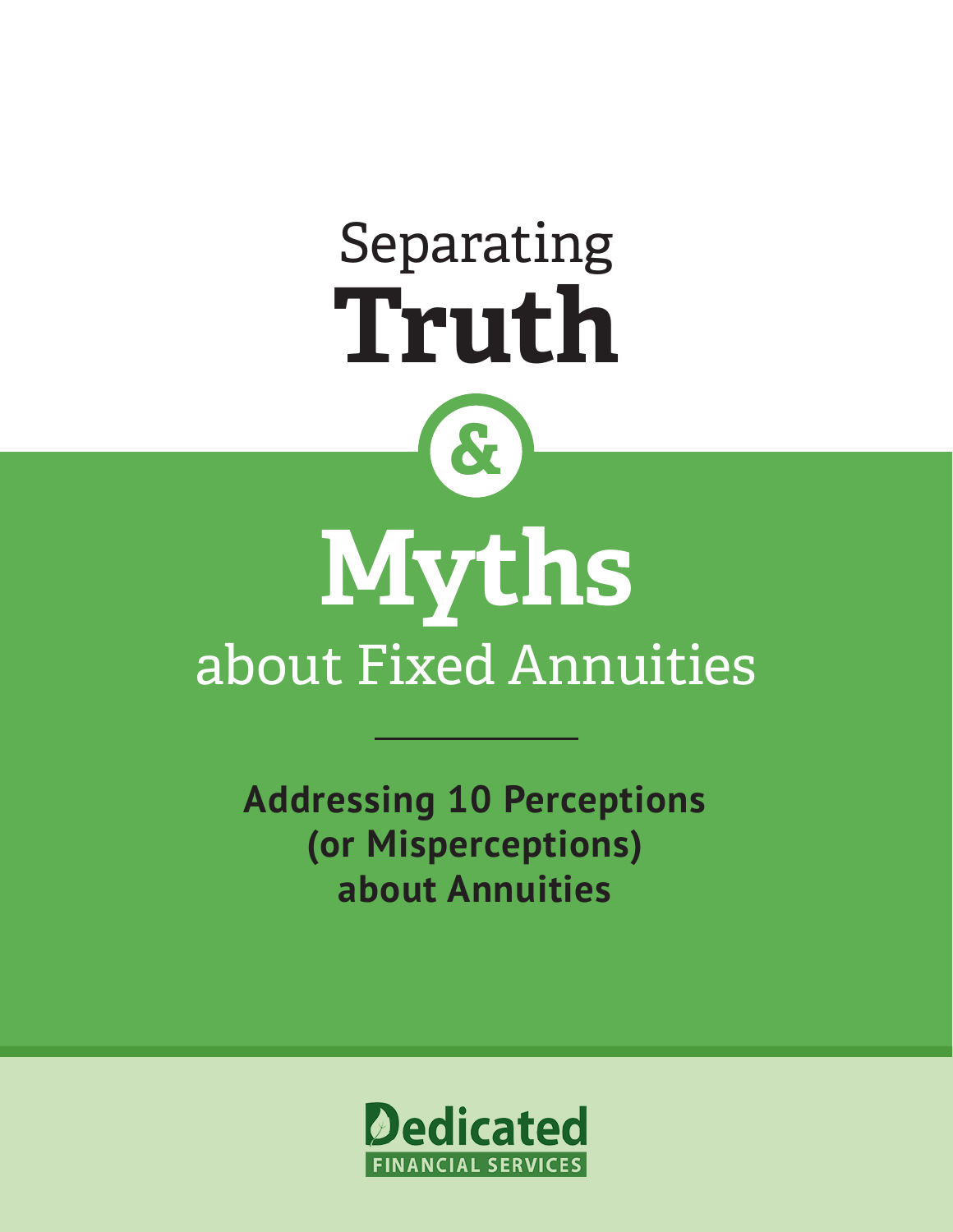Ine world of finance is full of perceptions and misperceptions about annuities. These ideas have many sources: actual facts, personal experiences, stories from individuals who have owned annuities or what they've heard from the experiences of others, as well as information provided by financial professionals who may have their own biases (their own experiences and the limited financial instruments they offer). The conflicting and incomplete information about annuities means most people don't understand them. In fact, annuities are perhaps the most controversial financial instrument offered in the marketplace.

As an overview, annuities are a broad category of financial instruments classified as fixed (with no direct investment in holdings that can lose money) and variable annuities (that can lose principle due to investment risk). Annuities can offer an array of features designed to meet needs for growth, income, long-term care, or a death benefit. Annuities may be an option that can help some people meet specific financial needs, but only if the right annuity product is applied to the right set of circumstances. By lumping all annuities into one category, it is unlikely you will identify the specific annuity that is best suited for your particular situation.

Please suspend your preconceived notions about annuities—whether they are positive or negative—and engage in an impartial look at annuities offered by a Certified Financial Planner™ Practitioner with more than 30 years of experience in the financial services profession who offers annuities and financial products that compete with them.

Let's take a look at common perceptions about annuities and explore whether they are based on truth or a myth.

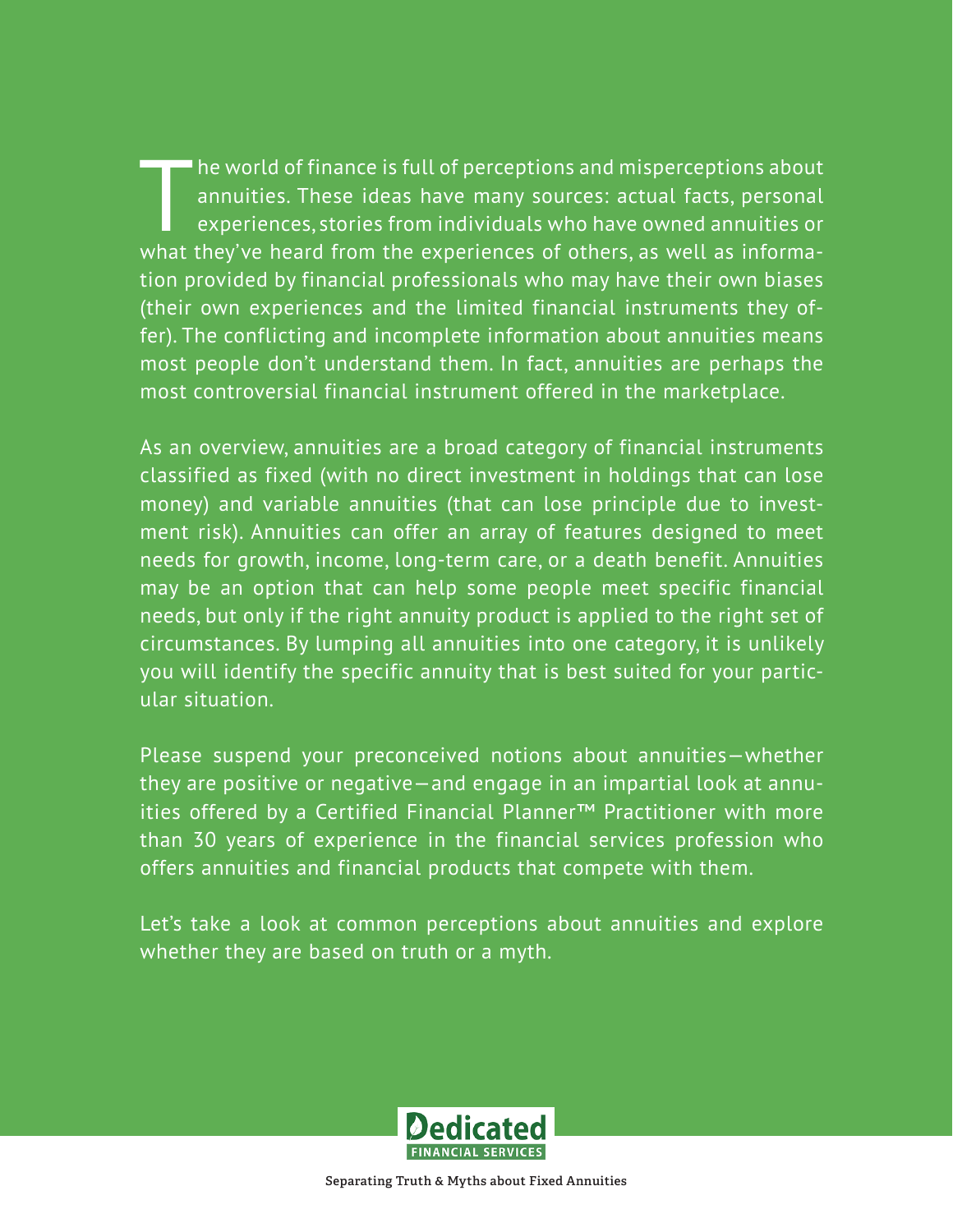#### **PERCEPTION: ANNUITIES PROVIDE LOW GROWTH**

"Low" growth is a relative term. When we use relative terms, we have to be careful we make appropriate comparisons: "low" growth compared to what? Let's start by identifying the objective of the annuity. Some annuities are intended to provide lifetime income or a death benefit or be targeted to help with long-term care costs. For these annuities, growth is not a relevant measure because they are not intended to be used as an investment. When growth is the intended objective for an annuity, the interest fixed annuities earn should be compared to other safe alternatives, like CDs, annuities actually provide excellent growth. It is true their expected return is not as high as stock which are relatively risky investments and therefore not an appropriate point of comparison.

#### **PERCEPTION: ANNUITIES HAVE HIGH FEES**

Conversely, the vast majority of fixed annuities offered in the market do not have any fees. This is true of fixed rate annuities and most index annuities with growth tied to the stock market. Some carriers offer consumers the option to earn a higher interest rate by selecting an interest allocation that does have a fee. By and large the only fees charged by fixed annuities are for optional riders including income and death benefit features, which consumers will pay for when they are specifically looking for annuities with those benefits. Variable annuities, (a different class of annuity products) do have relatively high fees including administrative fees, mortality and expense charges and investment fees. None of these fees are charged by the base product offering of virtually all fixed annuities.

#### **PERCEPTION: ANNUITY OWNERS PAY BROKERS HIGH COMMISSIONS**

It is true that brokers receive commission to sell annuities, but the commissions are paid by the annuity companies as their cost of doing business. The annualized commissions brokers earn over the surrender charge period of an annuity are typically less than the annual commissions securities-licensed brokers would earn selling mutual funds over the deferred back end load period, or corresponding front load commission. Also, fee-based portfolio advisors have a much higher compensation opportunity to earn their fees (often at a higher annual percentage than annuity commissions) for the entire length of their relationship with clients. Ironically, securitieslicensed brokers and fee-based portfolio advisors who offer financial products that complete with fixed annuities are avid proponents of the perception that annuities pay high commissions.

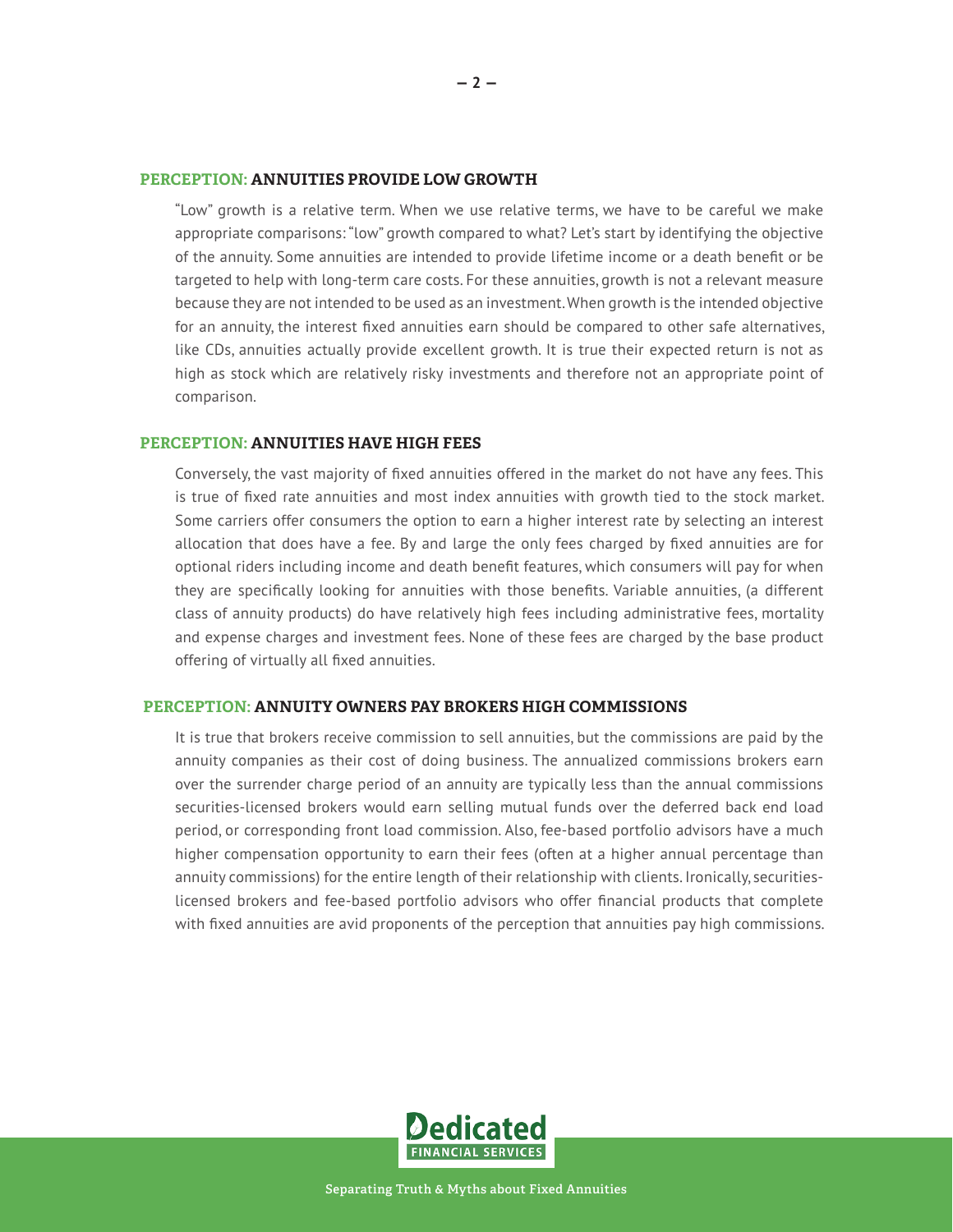### **PERCEPTION: ANNUITIES ARE NOT SAFE**

To the contrary, fixed annuities are low risk investments due to their relative safety. While the value of stock and bond investments in investors' variable annuity accounts have investment risk, the value of fixed annuities is ensured by the annuity company as part of their general obligation. To protect their policyholders, annuity companies are required to have reserves that exceed their financial obligation for the annuities they issue. The underlying investments held by the annuity company, the financial security of the annuity company and tight government regulations and oversight are the reasons fixed annuities are low-risk.

#### **PERCEPTION: ANNUITIES ARE NOT LIQUID**

It is undoubtedly true that annuities have limited liquidity (owners can typically withdraw up to 10% of their account value per year, after the first anniversary), but there is much more to consider. The three most important characteristics of a financial instrument include safety, performance (growth or income) and liquidity. There is no vehicle that provides all three liberally. To secure the combination of safety and performance that annuities offer, they need to be less liquid. Increasing liquidity by using other vehicles would require taking on investment risk or reducing anticipated returns. With proper planning, a consumers' liquidity needs should be met across their entire portfolio of assets—not by each individual holding.

#### **PERCEPTION: ANNUITIES ARE NOT SUITABLE FOR RETIREES**

The issue or suitability of instruments is based primary on financial objectives, not a stage of life. Each specific individual has to weigh their needs and desires against the pros and cons of each financial instrument when deciding how to make their portfolio. When people retire, they generally want less risk. Annuities are low risk but have the additional benefit of offering higher interest potential than other low-risk financial instruments. Yes, there are some negatives like limited liquidity and surrender charge periods However, annuities are a good choice if the attractive features of an annuity outweigh the negative feature of limited liquidity. For those younger than 59½, there's an added consideration. They are subject to a 10% income tax penalty on interest withdrawn from annuities (like IRAs), and they may be more interested in higher risk vehicles that offer a higher growth potential. Still, there are relatively young consumers who have a risk comfort level consistent with that of retirees—due to fear of investment risk or perhaps an inability to work. The lifetime income features of annuities may be attractive to those in the younger population interested in retirement income who are not entitled to pensions.

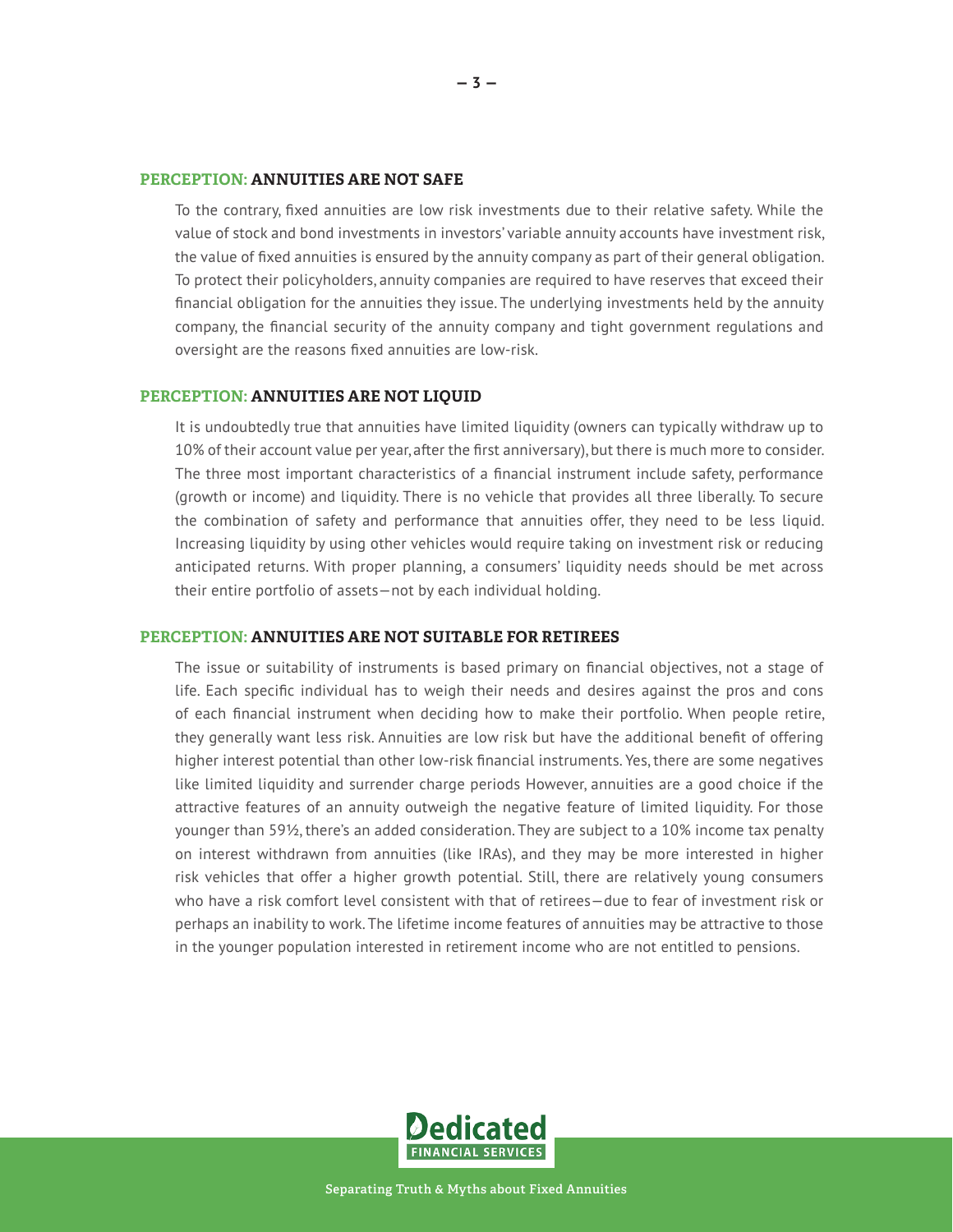#### **PERCEPTION: ANNUITIES ARE HARD TO UNDERSTAND**

The complexity of annuities varies across the broad range of choices. Annuities like those that pay a specified interest percentage or provide a specified payment for a stated period of time are simpler. Other annuities can be more challenging to understand—particularly those with interest results that fluctuate year-to-year based on the performance of various investment options and those with riders that offer additional benefits. You as a consumer should never purchase any financial instrument or make any purchase that you don't understand the details of. Fixed annuity companies require their financial representatives to be properly trained to sell their products and monitor the suitability of each product placed. Government regulations protect consumers by allowing them to cancel their annuity policy and have their funds returned after they purchase an annuity and are afforded time to review their contract.

## **PERCEPTION: ANNUITIES SHOULD NOT BE PLACED IN AN IRA ACCOUNT**

This argument is based on the tax-deferred interest feature of annuities which seems "redundant" when annuities are funded with IRA money which is already tax-deferred. Conversely, an IRA is the best account to fund an annuity because the limited liquidity feature of an annuity aligns with consumers' reluctance to be taxed when making a withdraw from an IRA—regardless how it may be invested. Consumers are better advised to place less liquid money into an annuity than to be incentivized by the tax-deferred features of annuities, particularly if they expect to take sizable distributions from the account. (Side note: consumers need to be aware that the tax-deferral feature of an annuity should be managed so it does not create a large potential tax liability if the interest is allowed to accumulate and is not periodically withdrawn.) Looking at the overall risk profile of a portfolio, an important tax benefit of funding IRAs with no-risk annuities is a larger percentage of high-risk stocks can be placed in non-IRA accounts and be taxed at capital gain tax rates. Since stocks held in non-IRA accounts are taxed at the lower capital gain rate than the ordinary income rates if they are held in an IRA, purchasing annuities with IRAs could provide a potential overall tax savings to consumers.

## **PERCEPTION: YOU HAVE TO LIVE A LONG TIME TO BENEFIT FROM AN ANNUITY**

A long-life expectancy is a relevant consideration for annuities that provide lifetime payments, since payments cease and the value of the annuity vanishes upon the passing of the individual on whose life the payments are based (the 'annuitant'). Income annuities are generally inappropriate for individuals with a short life expectancy. Some income annuities provide additional benefits if the owner needs assistance with the daily activities of living associated with long-term care

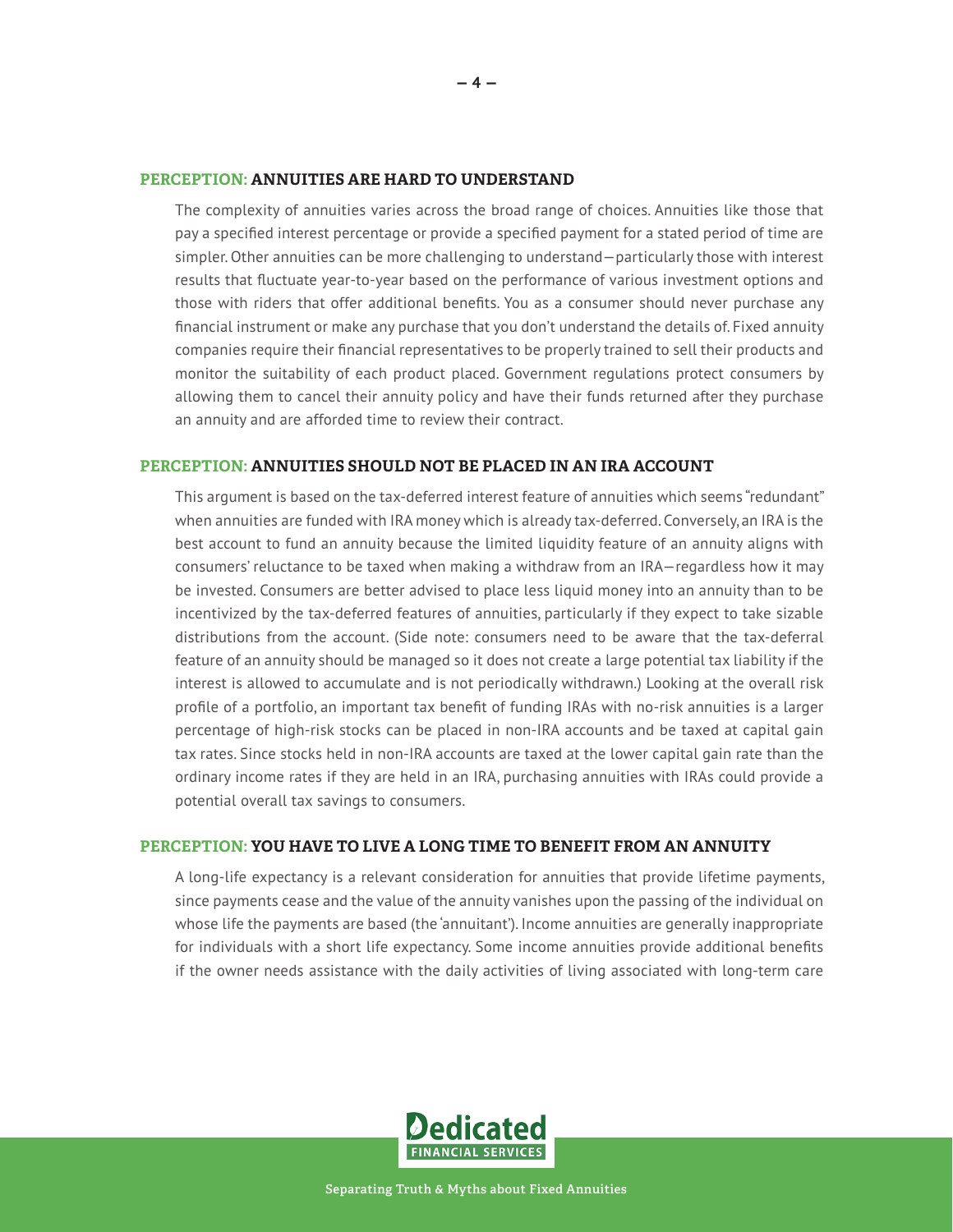or requires a nursing home confinement. These policies will provide more benefit to owners the longer they live, but even with a shortened lifespan resulting from an illness, some income annuities can provide a much higher payout than owners paid into them. The benefit of a long life is not tied to growth annuities like it is to income annuities.

#### **PERCEPTION: WHEN THE OWNER DIES THE ANNUITY COMPANY KEEPS THE MONEY**

There are two broad classes of annuities: growth and income. Annuity companies cannot "keep" your hard-earned money regardless which of the two you may have. The account value of growth annuity is paid out upon the owner's passing. Income annuities have a greater variety of death benefit arrangements. Some income annuities pay out the remaining account balance in a lump sum or continue payments to beneficiaries for a stipulated period of time after the owner's passing. There are other income annuities specifically set up as lifetime income annuities. Because of their purpose, to provide income for life, then there is a provision that payments will stop upon the owner's passing. In these contracts, an individual consciously exchanges a lump sum of money for an income and no longer has an "account balance" (similar to a pension). In these arrangements the annuity company is not "keeping the owner's money" because at the time of the transaction, the owner of the annuity chose to exchange the lump sum for income. At the time the money became the property of the annuity company, the company assumed the risk associated with paying the annuity owner throughout a very long life.

Hopefully that clears up a bit of the foggy misperceptions around annuities. However, unless you're a trained professional, you probably still have a bunch of questions. That is why you need a competent and committed professional to help you understand if annuities are right for you and which specific features of annuities are best for your particular needs.